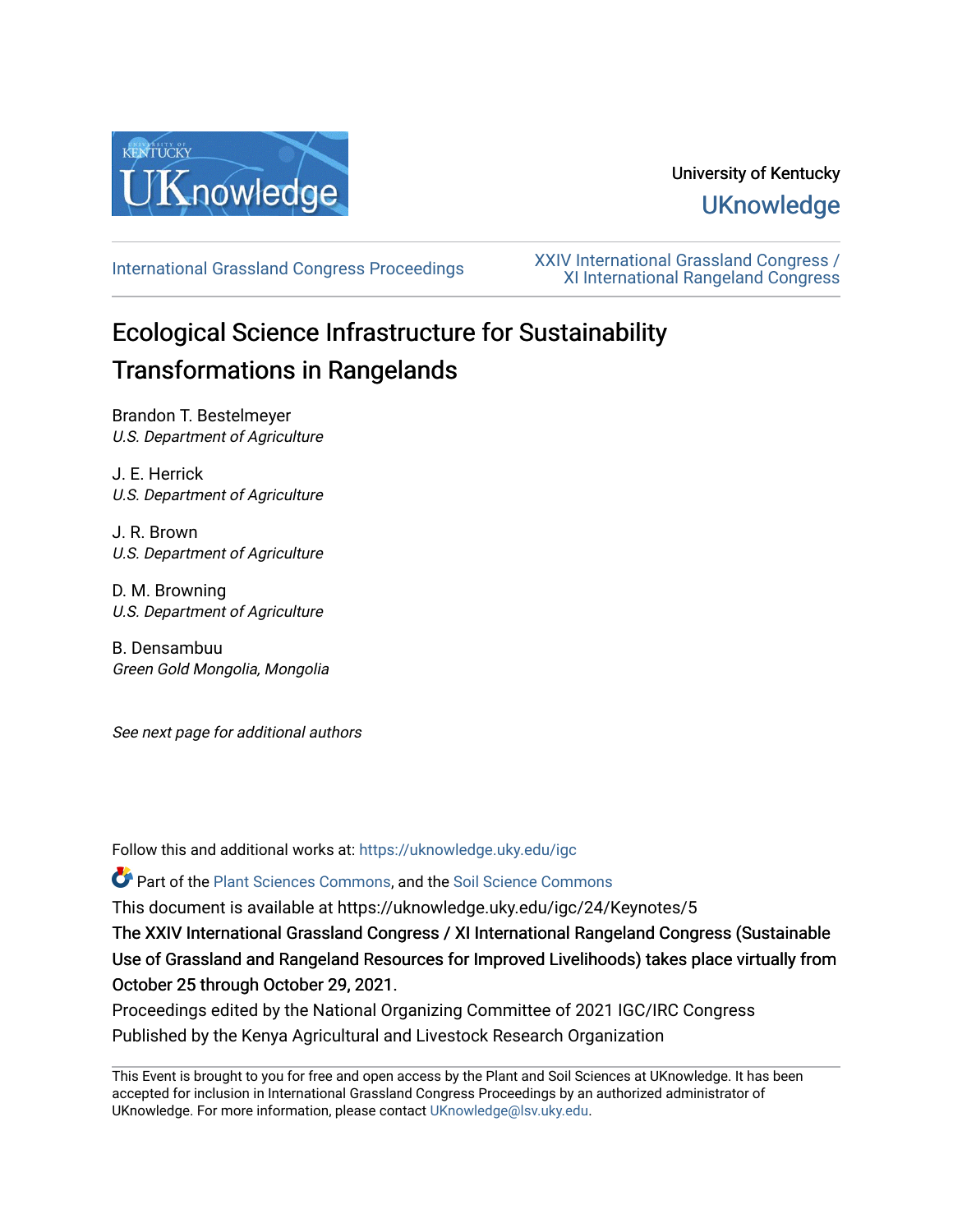# Presenter Information

Brandon T. Bestelmeyer, J. E. Herrick, J. R. Brown, D. M. Browning, B. Densambuu, E. Elias, S. E. McCord, H. R. Peinetti, S. Spiegal, N. P. Webb, and J. C. Williamson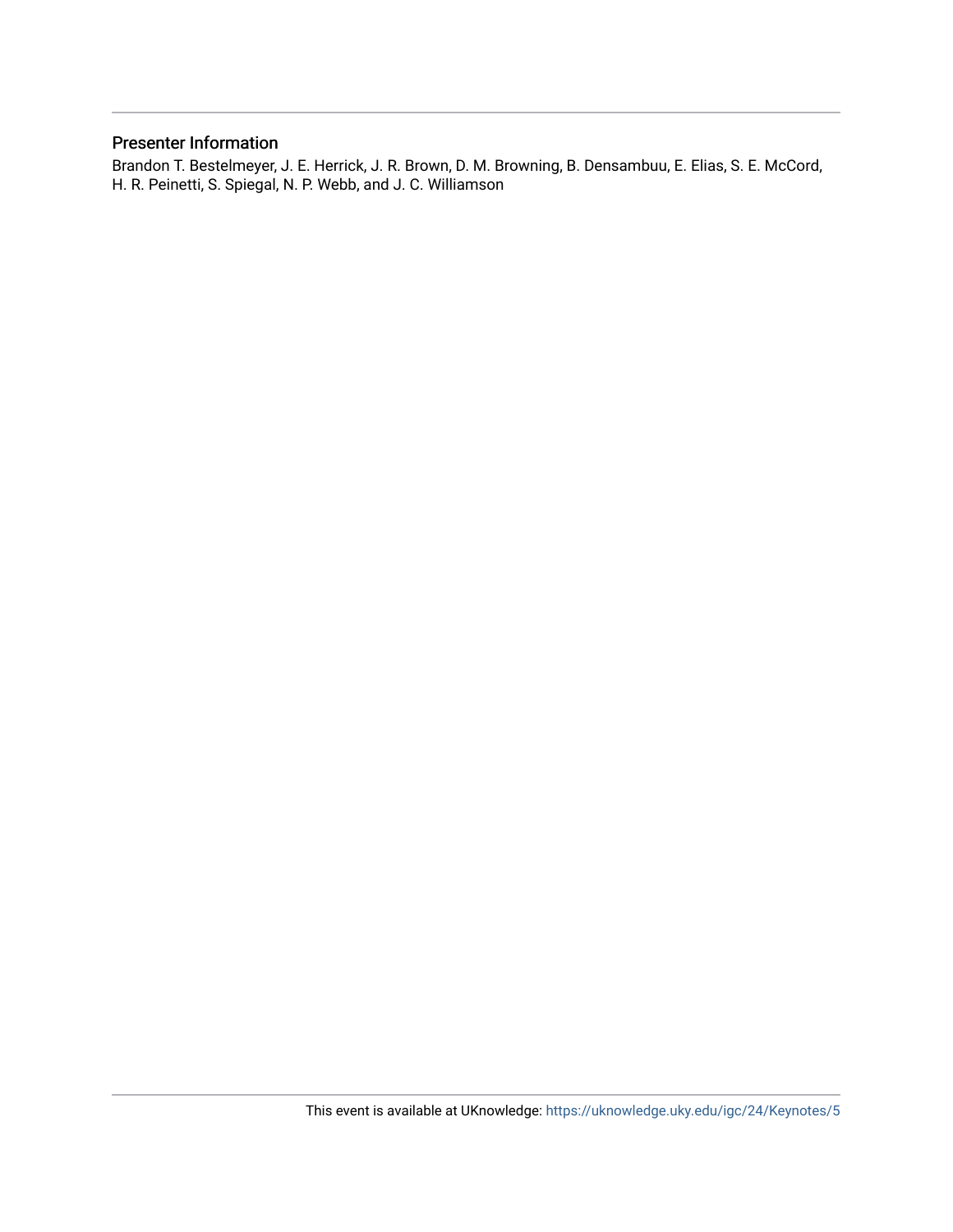# Ecological Science Infrastructure for Sustainability Transformations in Rangelands

Bestelmeyer, B.T.<sup>1</sup>; Herrick, J.E.<sup>1</sup>; Brown, J.R.<sup>1,2</sup>; Browning, D.M.<sup>1</sup>; Densambuu, B<sup>3</sup>.; Elias, E.<sup>1,4</sup>; McCord; S.E.<sup>1</sup>; Peinetti, H.R.<sup>5</sup>; Spiegal, S.<sup>1</sup>; Webb, N.P.<sup>1,6</sup>; Williamson, J.C.<sup>1,6</sup>

1. USDA-ARS Jornada Experimental Range; 2. USDA Natural Resources Conservation Service; 3. Green Gold Mongolia; 4. USDA Southwest Climate Hub; 5. National University of La Pampa; 6. New Mexico State University

**Key words**: Big data; collaborative management; monitoring; remote sensing; state-and-transitions

## **Abstract**

Sustainability transformations—deliberate and radical shifts in values, governance, and management regimes to achieve sustainability—are needed in rangelands as in other components of the Earth system. We review four concepts comprising an ecological science infrastructure to support such transformations. The foundation is standard measurement of rangeland conditions in the field, especially vegetation and soil properties that underpin the environmental aspects of sustainability. Big data resources, especially gridded spatial datasets produced by models and remote sensing, can be combined with field data and computational approaches to upscale information about rangeland conditions and produce additional indicators of ecosystem functions and services. State and transition models (STMs) linked to land types provide a means to interpret indicators and link interpretations to sustainable land management practices to manage change. Technologies for climate adaptation in rangelands also need to be linked to STM databases. Web and mobile technologies can put multifaceted science knowledge into the hands of pastoralists worldwide to support transformational changes in how rangelands are managed.

## **Introduction**

Rangelands and pastoral peoples will face mounting challenges in the years ahead. Climatic change will cause increasing aridity, increasing frequency of extreme events, and decreasing productivity in many rangelands [\(Bradford et al. 2020;](#page-5-0) [Godde et al. 2020;](#page-6-0) [Zhang et al. 2020\)](#page-7-0). The effects of climate change will interact with accelerating conversion of rangelands to more intensive uses, increasing the demand for resources in the remaining rangelands and reducing important ecosystem services in converted rangelands [\(Barral et al. 2020;](#page-5-1) [Mirzabaev et al. 2019\)](#page-6-1). A long standing disregard for the value of rangelands facilitates land use conversion and limits investments in management solutions [\(Hoover et al. 2020;](#page-6-2) [Reynolds et al. 2007\)](#page-7-1). Consequently, resource use-climate change interactions are poised to precipitate abrupt and undesirable transitions with longlasting impacts on pastoral societies as well as the Earth system [\(Bestelmeyer et al. 2018;](#page-5-2) [Menges et al. 2019;](#page-6-3) [Mirzabaev et al. 2019\)](#page-6-1).

The general threats to rangelands are reasonably well understood [\(Hoover et al. 2020\)](#page-6-2). Pragmatic responses to those threats, however, are not. First, while it is clear that global change is altering socialecological systems to varying degrees, the specific alterations that determine the severity of loss of ecosystem services, and options for adaptation or restoration, are poorly defined. The lack of specificity is especially problematic for rangelands, where human use of rangelands, that can have relatively minor impacts on biodiversity and ecosystem functions, are classified similarly to far more intensive uses such as deforestation or urbanization [\(Sayre et al. 2017;](#page-7-2) [Williams et al. 2020\)](#page-7-3). The "desertification narrative", for example, is commonly misused such that naturally arid systems are condemned as degraded and the people living in those systems are seen as agents of degradation [\(Davis 2016;](#page-5-3) [Prince and Podwojewski 2020\)](#page-7-4). Second, the urgency associated with global change has led to calls for transformation of resource use and agricultural systems [\(Pereira et al. 2020\)](#page-6-4). Strategies to trigger transformation, however, are frustratingly non-specific and lack local contextualization [\(Stafford Smith 2016\)](#page-7-5) or emphasize overgeneralized and over-hyped "one-size-fits-all" solutions that are poorly matched to most local situations [\(Huntsinger 2016\)](#page-6-5).

Specific guidelines for achieving sustainability transformations at the local level, particularly in the face of ongoing global change, is the greatest challenge facing natural resource professions. There are many facets to transformation in rangelands that must be considered, including resource use strategies, enterprise structure, power relations, governance, markets, and policies [\(Meyfroidt et al. 2019;](#page-6-6) [Osinski 2021;](#page-6-7) [Spiegal et](#page-7-6)  [al. 2020\)](#page-7-6). In this short paper, we consider how ecological science information and technologies can be created,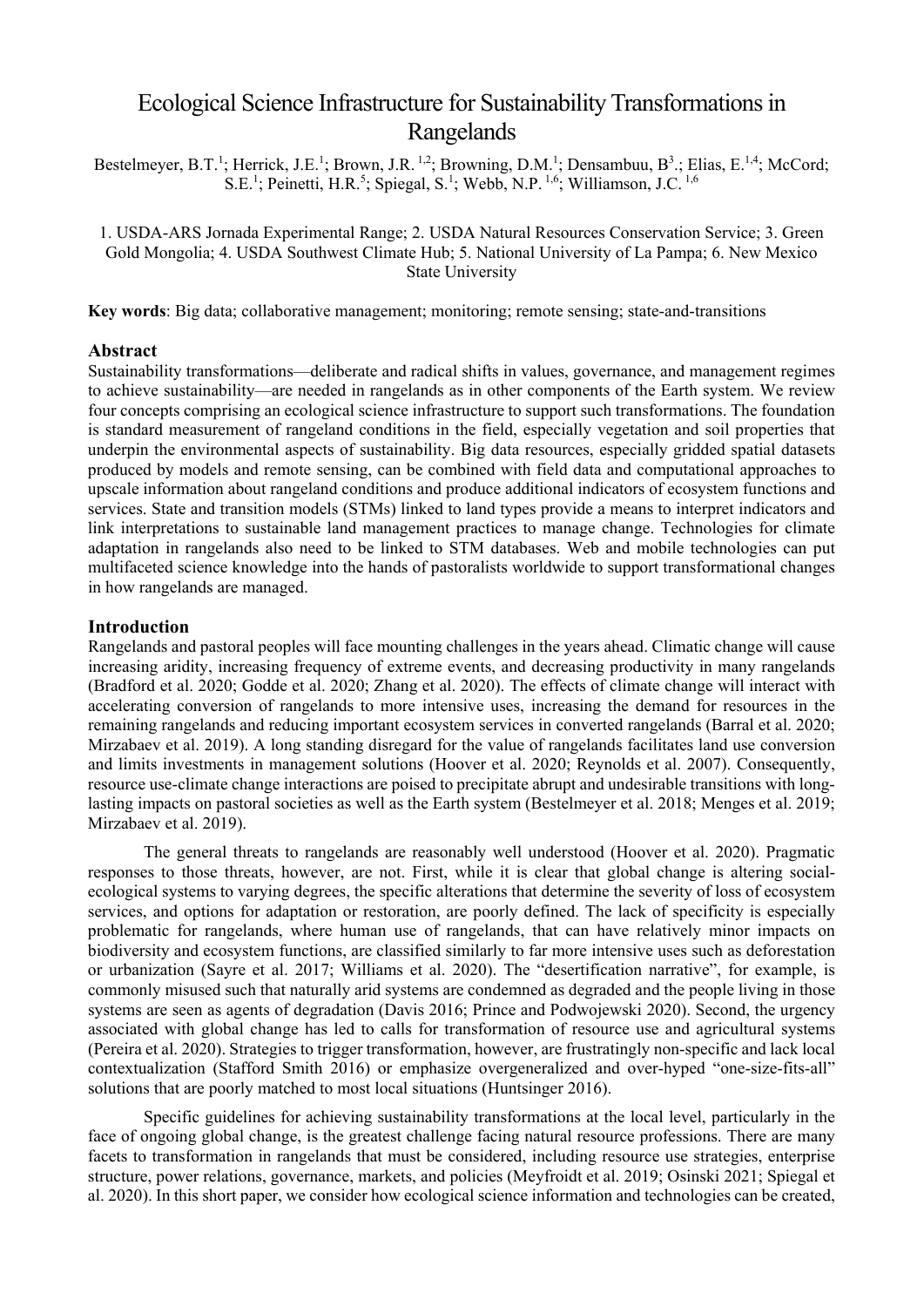organized, and used to support transformations in rangelands. We base these ideas on our ongoing efforts to develop knowledge systems to support rangeland management in the U.S., Mongolia, and Argentina.

#### **Standard monitoring methods and data**

The foundation of science-based decision making is observation. This might seem trite, but inconsistent rangeland monitoring methodologies, compounded by a lack of investment in data management, continues to limit a clear understanding of rangeland conditions and, ultimately, what is considered "sustainable", "degraded", or "restored." In the United States, standardized assessment and monitoring methods for rangelands were collaboratively developed with land management agencies and have been trained to thousands of rangeland managers worldwide [\(Herrick et al. 2017b\)](#page-6-8). A common database structure and well-developed data management protocols ensures that vegetation and soil indicators reflect real differences in ecological conditions across space, over time, and among different observers [\(Courtright and Van Zee 2011;](#page-5-4) [McCord et](#page-6-9)  [al. 2021\)](#page-6-9). For example, there are now 65,000 monitoring plots globally (mostly in the U.S. and Mongolia) that use the same methods and are comparable, with time series of up to 20 years. Widely adopted standardization also offers opportunities for integration with tools for defining management benchmarks and computational tools that add information value to monitoring observations (see below). There are multiple, valid standardized monitoring systems [\(Oliva et al. 2020\)](#page-6-10), but it is important to recognize that comparisons and benchmarks are method-dependent. Finally, we acknowledge the varying capabilities for implementing rangeland monitoring across world. For this reason, the Land Potential Knowledge System (LandPKS) mobile apps were developed using a simplified methodology that sacrifices some degree of precision and resolution of vegetation information, but is accessible to pastoralists in a wide range of socio-economic contexts [\(Herrick et al. 2017a\)](#page-6-11).

#### **Big data, data integration, and upscaling**

"Big data" resources provide new opportunities for accessing information on ecological conditions from local to global extents. Big data products leverage spatial data layers, remote sensing, and standardized monitoring data to create gridded estimates of biophysical variables at fine scales (e.g.  $900m^2-4km^2$ ) and at a continental extent. In the case of dynamic variables, including climate and vegetation, estimates have been produced over long time periods (1984-) at annual resolution [\(Bestelmeyer et al. 2020\)](#page-5-5). These products provide a broadened perspective on sustainability and allow upscaling of observations from points to landscapes and regions. For example, standardized monitoring data have been used to train machine learning algorithms that estimate vegetation cover and production from remotely-sensed and modeled covariates [\(Allred et al. 2020;](#page-5-6) [Jones et al.](#page-6-12)  [2018\)](#page-6-12). Using the computational power of Google Earth Engine, Landsat imagery dating to 1984 constitutes the basis for yearly and spatially continuous estimates of vegetation cover and production by plant functional group at a 30-m resolution, which users can query and visualize with a custom web application [\(https://rangelands.app/\)](https://rangelands.app/). Such tools can not only provide information on locations in the vast spaces between monitoring points, but they can provide information on landscape patterns needed to understand the impacts of livestock movements, spatial variations in weather, and other spatial processes [\(Bestelmeyer et al. 2011\)](#page-5-7).

Continuous soil and vegetation predictions, in turn, can be combined with models to predict and scale up other processes of management interest, such as soil erosion. For example, bare soil cover, canopy gap distribution, and vegetation height estimates modeled in fractional cover products can be used as inputs in a sediment transport model to produce spatially-explicit dust flux estimates [\(Webb et al. 2020\)](#page-7-7). It is important to recognize that the models underpinning such "value-added" indicators are ultimately based on (often distributed) long-term experiments carried out at research stations throughout rangelands of the world.

The integration of gridded climate data with remotely-sensed estimates of production are especially useful indicators of ecosystem function and services in rangelands, particularly Precipitation Use Efficiency (the ratio between aboveground [net primary production](https://www.sciencedirect.com/topics/earth-and-planetary-sciences/net-primary-production) and precipitation) and the Precipitation Marginal Response (the slope of the linear relationship between annual aboveground net primary production and precipitation) [\(Verón et al. 2018\)](#page-7-8). These useful indicators can be made available to land managers globally using existing open access data.

Ultimately, consideration of multiple indicators is needed to base decisions on the multiple ecosystem services provided by rangelands and the synergies and tradeoffs associated with particular management decisions [\(Power 2010\)](#page-7-9). For example, the removal of shrubs might marginally increase grasses and livestock forage production, but at the expense of carbon sequestration, wildlife habitat value, or protection of the soil surface from wind erosion [\(Archer et al. 2011\)](#page-5-8). Thus, what is considered sustainable should be based on multiple types of ecosystem process and ecosystem service indicators [\(Manning et al. 2018\)](#page-6-13), yet we often judge the merits of management decisions using narrower perspectives. Big data-based indicators reflecting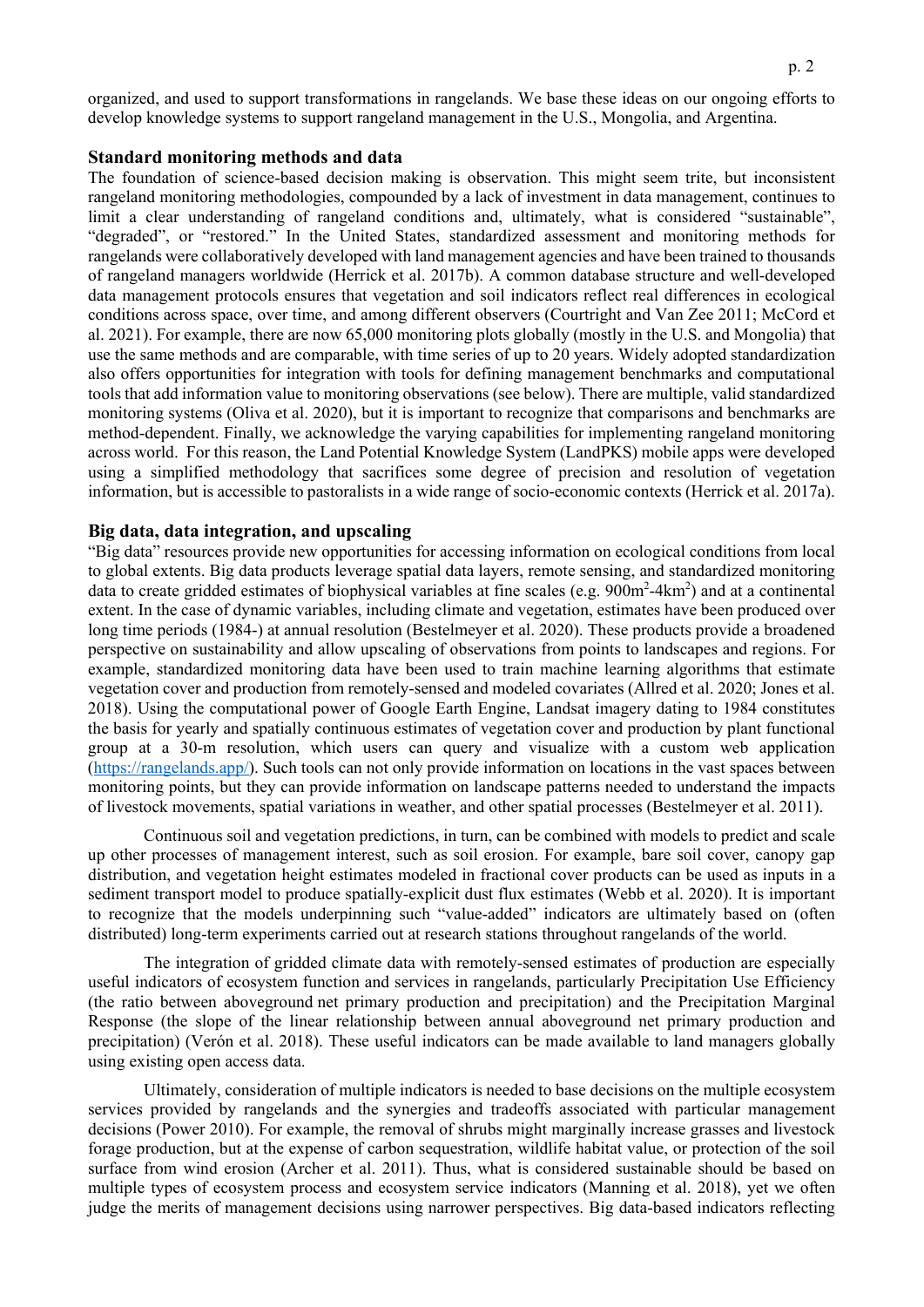various ecosystems services need to be made more widely available to land managers and pastoralists around the world to enable better decisions, which is now eminently possible via cloud computing and web and mobile services [\(Herrick et al. 2013;](#page-6-14) [Jones et al. 2018\)](#page-6-12).

#### **Indicator interpretation via state and transition models**

While state and transition models (STMs) were initially conceived to link rangeland management to the emerging concepts of ecosystem non-equilibrium and catastrophic transitions [\(Walker and Westoby 2011\)](#page-7-10), they have become widely used as pragmatic tools for understanding and forecasting change in many types of ecosystems [\(Hobbs and Suding 2009\)](#page-6-15). STMs represent the multiple potential states of a particular land type, where states are defined by vegetation, soil, or other dynamic characteristics and distinctions among states reflect differences in the ecosystem services provided as well as the risks and opportunities for change in ecosystem services provision (e.g., ecological thresholds) [\(Bestelmeyer et al. 2017\)](#page-5-9). STMs also provide an opportunity for collaboration between scientists and pastoralists and for addressing power imbalances by the inclusion of diverse stakeholders in STM development [\(Kachergis et al. 2013\)](#page-6-16).

Three advances in STMs will increase their utility for supporting sustainability transformations. First is the development of a global web-based platform to guide STM development, which is being led by the USDA-ARS Jornada Experimental Range in partnership with the USDA Natural Resources Conservation Service and New Mexico State University. The Ecosystem Dynamics Interpretive Tool (EDIT) is a database for housing state-and-transition models linked to land classifications and spatial data to make STM information available via the web and mobile devices[\(https://edit.jornada.nmsu.edu/\)](https://edit.jornada.nmsu.edu/). Application programming interfaces (APIs) allow STM data to be linked to a variety of other web and mobile applications, such as LandPKS. Once STMs are developed in EDIT, a pastoralist with a mobile phone will be able to relate a location to the appropriate STM and access tools for indicator interpretation and management options. Second, STMs are being linked to quantitative benchmarks that allow standardized monitoring data to be interpreted according to STMs. For example, STMs developed for Mongolia include quantitative criteria for states based on vegetation cover indicators, such that computational "keys" can classify a monitoring record to an ecological state in a rigorous and repeatable fashion [\(Densambuu et al. 2018\)](#page-6-17). Such rigor is essential for a communitywide understanding of progress toward or away from sustainability goals. In addition, benchmarks can be included for "value-added" and other indicators discussed earlier, such as wind erosion potential. For example, STMs could communicate how subtle changes in vegetation structure within a particular soil type create nonlinear increases in wind erosion susceptibility beyond benchmark value [\(Webb et al. 2020\)](#page-7-7). Third is the linkage of STMs to sustainable land management (SLM) practices and other tools [\(Briske et al. 2017;](#page-5-10) [Giger et al.](#page-6-18)  [2018\)](#page-6-18). STMs can provide a logic that winnows practices that are mismatched to the reference conditions and ecological drivers and feedbacks bearing on a particular state transition. For example, one would not consider a woody plant removal practice as progress toward sustainability for an STM in which woody plants characterize the reference state [\(Romme et al. 2009\)](#page-7-11). The construction of a comprehensive database of evidence-supported SLM practices for rangelands that can be linked to STMs will be a priority of ours for the coming years.

#### **Climate adaptation to steer transformation**

The "elephant in the room" facing local sustainability transformation is how to cope with social-ecological drivers emerging from broader scales that cannot be affected by management decisions. State transitions associated with regional changes in climate and hydrology (i.e. novel ecosystems) do not have restoration options, only adaptation options. In this sense, adaptation is a means to direct inevitable transformation along the most desirable course available, even if we'd prefer to avoid transformation altogether [\(Bestelmeyer and](#page-5-11)  [Briske 2012\)](#page-5-11). A variety of rangeland adaptation and mitigation strategies have been developed including traditional options at the enterprise, human and social levels [\(Joyce et al. 2013\)](#page-6-19). In addition, novel technological solutions are emerging. Especially promising in rapidly responding to changing climatic conditions is the application of technological monitoring solutions and precision technologies, such as phenocams [\(Browning et al. 2019\)](#page-5-12) and sensors for dust monitoring, cattle tracking, trough water level surveillance and fine-scale precipitation variability monitoring [\(Spiegal et al. 2020\)](#page-7-6). Agrivoltaics, or producing solar energy in combination with agricultural enterprise and dual land uses, such as wind energy or bioenergy (i.e. algae), are creative options for novel, non-traditional revenue streams and reducing reliance on traditional energy sources.

A recent inventory by co-author E. Elias found more than 520 livestock and rangeland decision tools globally. A simple process to allow managers to find the most useful of these tools to address their local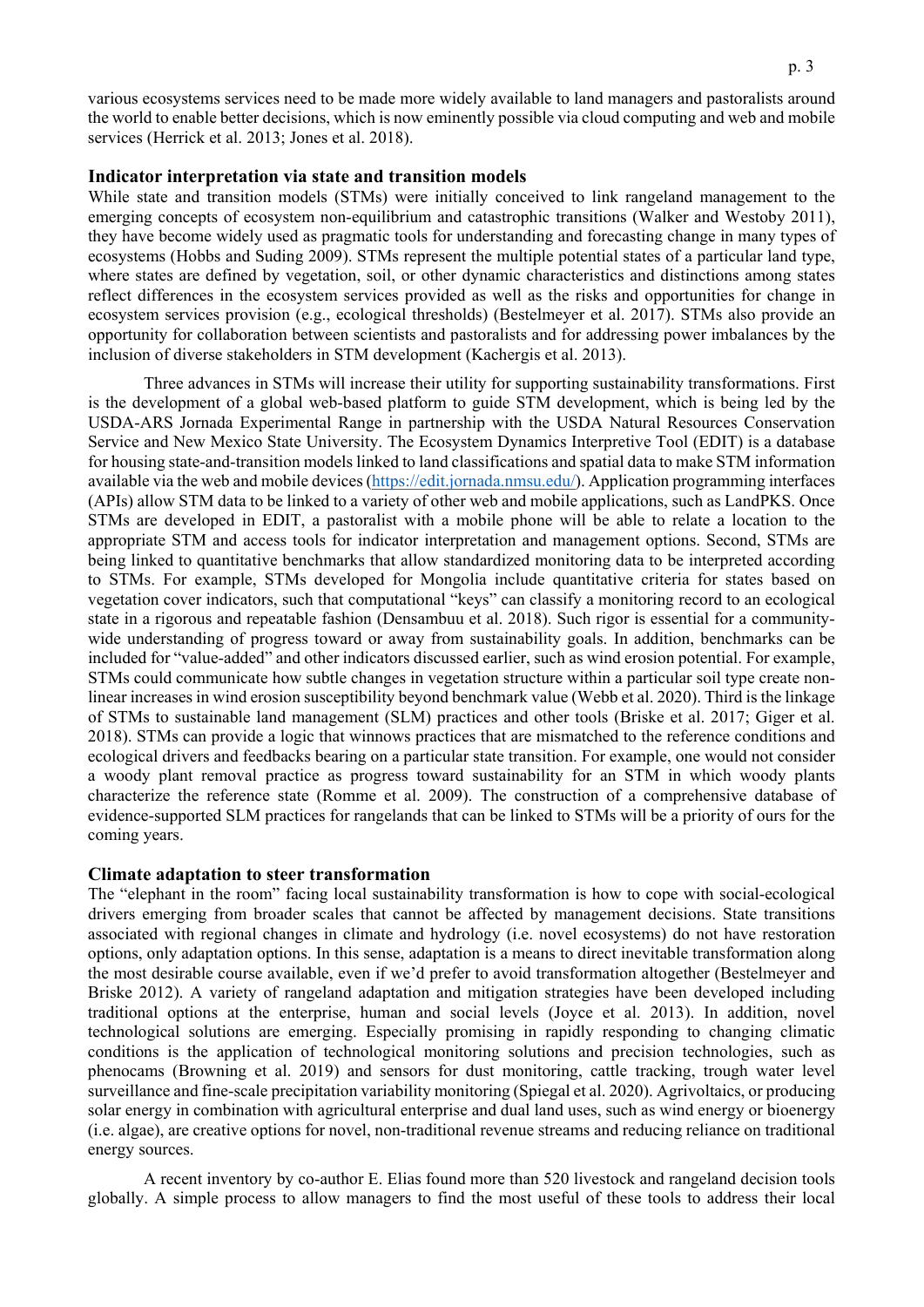management challenge is critical to support climate-informed decision-making. Web-based and mobile tools, such as EDIT and LandPKS described earlier, could help serve this role. "Big data" type tools, such as Grass-Cast that provides an annual projection of above ground net primary productivity at a local scale, could be used for coping with climate uncertainty in rangelands throughout the world [\(Hartman et al. 2020\)](#page-6-20).

## **Conclusions**

Development of an ecological science infrastructure to support sustainability transformations in rangelands should be a priority for international rangeland science community, and similar calls have been made in the past [\(Verstraete et al. 2011\)](#page-7-12). The proposed infrastructure is complex, but we now have the accumulated science, technologies, and ideas to make it a reality. The vision for the infrastructure we described is also incomplete, as societal indicators and benchmarks should also be included as well as mechanisms for using this infrastructure in collaborative decision-making [\(Reid et al. 2021\)](#page-7-13). We also need to mobilize government, academic, and industry resources to support these uses. Nonetheless, our proposal can support a new narrative for the role of ecological science in rangeland (and dryland) sustainability. Not a story of degradation and helplessness that leads to paralysis and not Pollyannish silver-bullet solutions that distract and detract from real progress. In the words of [\(Stafford Smith 2016\)](#page-7-5), "we need a narrative that presages solutions and empowerment". Thoughtful organization of technological resources can be a part of this new narrative.

#### **Acknowledgements**

These ideas have been supported by the USDA Agricultural Research Service Long-Term Agroecosystem Research Network, USDA Natural Resources Conservation Service, US Bureau of Land Management, USDA Southwest Climate Hub, and Swiss Corporation for Development and Cooperation.

# **References**

- <span id="page-5-6"></span>Allred, B.W., Bestelmeyer, B.T., Boyd, C.S., Brown, C., Davies, K.W., Ellsworth, L.M., Erickson, T.A., Fuhlendorf, S.D., Griffiths, T.V., Jansen, V., Jones, M.O., Karl, J., Maestas, J.D., Maynard, J.J., McCord, S.E., Naugle, D.E., Starns, H.D., Twidwell, D. and Uden, D.R. 2020. Improving Landsat predictions of rangeland fractional cover with multitask learning and uncertainty. *bioRxiv*: 2020.06.10.142489.
- <span id="page-5-8"></span>Archer, S.A., Davies, K.W., Fulbright, T.E., McDaniel, K.C., Wilcox, B.P. and Predick, K.I. 2011. Brush management as a rangeland conservation tool: a critical evaluation. In: D.D. Briske (Ed.), *Conservation Benefits of Rangeland Practices: Assessment, Recommendations, and Knowledge Gaps*. Allen Press, Lawrence, KS, pp. 105-170.
- <span id="page-5-1"></span>Barral, M.P., Villarino, S., Levers, C., Baumann, M., Kuemmerle, T. and Mastrangelo, M. 2020. Widespread and major losses in multiple ecosystem services as a result of agricultural expansion in the Argentine Chaco. *Journal of Applied Ecology*, 57(12): 2485-2498.
- <span id="page-5-9"></span>Bestelmeyer, B.T., Ash, A., Brown, J.R., Densambuu, B., Fernández-Giménez, M., Johanson, J., Levi, M., Lopez, D., Peinetti, R., Rumpff, L. and Shaver, P. 2017. State and transition models: Theory, applications, and challenges. In: D.D. Briske (Ed.), *Rangeland Systems: Processes, Management and Challenges*. Springer International Publishing, Cham, pp. 303-345.
- <span id="page-5-11"></span>Bestelmeyer, B.T. and Briske, D.D. 2012. Grand challenges for resilience-based management of rangelands. *Rangeland Ecology & Management*, 65(6): 654-663.
- <span id="page-5-5"></span>Bestelmeyer, B.T., Marcillo, G., McCord, S.E., Mirsky, S., Moglen, G., Neven, L.G., Peters, D., Sohoulande, C. and Wakie, T. 2020. Scaling up agricultural research with artificial intelligence. *IT Professional*, 22(3): 33-38.
- <span id="page-5-2"></span>Bestelmeyer, B.T., Peters, D.P.C., Archer, S.R., Browning, D.M., Okin, G.S., Schooley, R.L. and Webb, N.P. 2018. The grassland-shrubland regime shift in the southwestern United States: misconceptions and their implications for management. *BioScience*, 68: 678-690.
- <span id="page-5-7"></span>Bestelmeyer, B.T., Wu, X.B., Brown, J.R., Fuhlendorf, S.D. and Fults, G. 2011. Landscape approaches to rangeland conservation practices. In: D.D. Briske (Ed.), *Conservation Benefits of Rangeland Practices: Assessment, Recommendations, and Knowledge Gaps*. Allen Press, Lawrence, KS, USA, pp. 337-370
- <span id="page-5-0"></span>Bradford, J.B., Schlaepfer, D.R., Lauenroth, W.K. and Palmquist, K.A. 2020. Robust ecological drought projections for drylands in the 21st century. *Global Change Biology*, 26(7): 3906-3919.
- <span id="page-5-10"></span>Briske, D.D., Bestelmeyer, B.T., Brown, J.R., Brunson, M.W., Thurow, T.L. and Tanaka, J.A. 2017. Assessment of USDA-NRCS rangeland conservation programs: recommendation for an evidence-based conservation platform. *Ecological Applications*, 27(1): 94-104.
- <span id="page-5-12"></span>Browning, D.M., Snyder, K.A. and Herrick, J.E. 2019. Plant phenology: Taking the pulse of rangelands. *Rangelands*, 41(3): 129-134.
- <span id="page-5-4"></span>Courtright, E.M. and Van Zee, J.W. 2011. The Database for Inventory, Monitoring, and Assessment (DIMA). *Rangelands*, 33(4): 21-26.
- <span id="page-5-3"></span>Davis, D.K., 2016. The arid lands: history, power, knowledge. MIT Press, Cambridge, MA, 296 pp.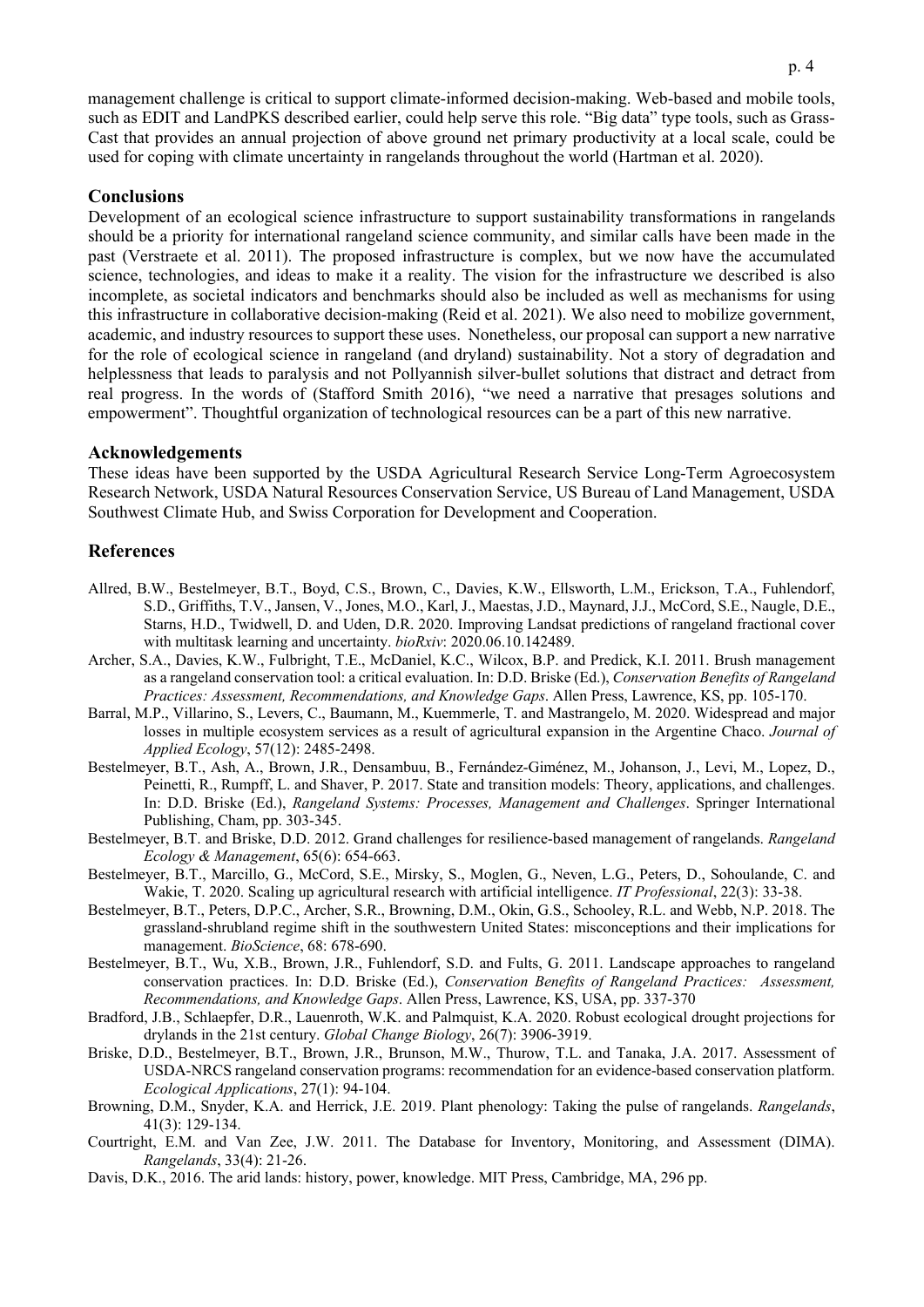- <span id="page-6-17"></span>Densambuu, B., Indree, T., Battur, A. and Sainnemekh, S., 2018. State and transition models of Mongolian rangelands. Agency for Land Management, Geodesy, and Cartography, Ulaanbaatar, Mongolia.
- <span id="page-6-18"></span>Giger, M., Liniger, H., Sauter, C. and Schwilch, G. 2018. Economic benefits and costs of Sustainable Land Management technologies: An analysis of WOCAT's global data. *Land Degradation & Development*, 29(4): 962-974.
- <span id="page-6-0"></span>Godde, C.M., Boone, R.B., Ash, A.J., Waha, K., Sloat, L.L., Thornton, P.K. and Herrero, M. 2020. Global rangeland production systems and livelihoods at threat under climate change and variability. *Environmental Research Letters*, 15(4): 044021.
- <span id="page-6-20"></span>Hartman, M.D., Parton, W.J., Derner, J.D., Schulte, D.K., Smith, W.K., Peck, D.E., Day, K.A., Del Grosso, S.J., Lutz, S., Fuchs, B.A., Chen, M. and Gao, W. 2020. Seasonal grassland productivity forecast for the U.S. Great Plains using Grass-Cast. *Ecosphere*, 11(11): e03280.
- <span id="page-6-11"></span>Herrick, J.E., Karl, J.W., McCord, S.E., Buenemann, M., Riginos, C., Courtright, E., Zee, J.V., Ganguli, A.C., Angerer, J., Brown, J.R., Kimiti, D.W., Saltzman, R., Beh, A. and Bestelmeyer, B. 2017a. Two new mobile apps for rangeland inventory and monitoring by landowners and land managers. *Rangelands*, 39(2): 46-55.
- <span id="page-6-14"></span>Herrick, J.E., Urama, K.C., Karl, J.W., Boos, J., Johnson, M.V.V., Shepherd, K.D., Hempel, J., Bestelmeyer, B.T., Davies, J., Guerra, J.L., Kosnik, C., Kimiti, D.W., Ekai, A.L., Muller, K., Norfleet, L., Ozor, N., Reinsch, T., Sarukhan, J. and West, L.T. 2013. The global Land-Potential Knowledge System (LandPKS): Supporting evidence-based, site-specific land use and management through cloud computing, mobile applications, and crowdsourcing. *Journal of Soil and Water Conservation*, 68(1): 5A-12A.
- <span id="page-6-8"></span>Herrick, J.E., Zee, J.W.V., McCord, S.E., Courtright, E.M., Karl, J.W. and Burkett, L.M., 2017b. Monitoring manual for grassland, shrubland and savanna ecosystems. 2nd Ed. Volume I: Core Methods. USDA-ARS Jornada Experimental Range, Las Cruces, NM, USA.
- <span id="page-6-15"></span>Hobbs, R.J. and Suding, K.N., 2009. New models for ecosystem dynamics and restoration. Island Press.
- <span id="page-6-2"></span>Hoover, D.L., Bestelmeyer, B., Grimm, N.B., Huxman, T.E., Reed, S.C., Sala, O., Seastedt, T.R., Wilmer, H. and Ferrenberg, S. 2020. Traversing the Wasteland: A Framework for Assessing Ecological Threats to Drylands. *BioScience*, 70(1): 35-47.
- <span id="page-6-5"></span>Huntsinger, L. 2016. The tragedy of the common narrative: Re-telling degradation in the American West. In: R. Behnke and M. Mortimore (Eds.), *The End of Desertification? : Disputing Environmental Change in the Drylands*. Springer Berlin Heidelberg, Berlin, Heidelberg, pp. 293-323.
- <span id="page-6-12"></span>Jones, M.O., Allred, B.W., Naugle, D.E., Maestas, J.D., Donnelly, P., Metz, L.J., Karl, J., Smith, R., Bestelmeyer, B., Boyd, C., Kerby, J.D. and McIver, J.D. 2018. Innovation in rangeland monitoring: annual, 30 m, plant functional type percent cover maps for U.S. rangelands, 1984–2017. *Ecosphere*, 9(9): e02430.
- <span id="page-6-19"></span>Joyce, L.A., Briske, D.D., Brown, J.R., Polley, H.W., McCarl, B.A. and Bailey, D.W. 2013. Climate change and North American rangelands: Assessment of mitigation and adaptation strategies. *Rangeland Ecology and Management*, 66(5): 512-528.
- <span id="page-6-16"></span>Kachergis, E.J., Knapp, C.N., Fernandez-Gimenez, M.E., Ritten, J.P., Pritchett, J.G., Parsons, J., Hibbs, W. and Roath, R. 2013. Tools for resilience management: Multidisciplinary development of state-and-transition models for northwest Colorado. *Ecology and Society*, 18(4).
- <span id="page-6-13"></span>Manning, P., van der Plas, F., Soliveres, S., Allan, E., Maestre, F.T., Mace, G., Whittingham, M.J. and Fischer, M. 2018. Redefining ecosystem multifunctionality. *Nature Ecology & Evolution*, 2(3): 427-436.
- <span id="page-6-9"></span>McCord, S.E., Webb, N.P., Zee, J.W.V., Burnett, S.H., Christensen, E.M., Courtright, E.M., Laney, C.M., Lunch, C., Maxwell, C., Karl, J.W., Slaughter, A., Stauffer, N. and Tweedie, C. 2021. Provoking a cultural shift in data quality. *Bioscience*, in press.
- <span id="page-6-3"></span>Menges, J., Hovius, N., Andermann, C., Dietze, M., Swoboda, C., Cook, K.L., Adhikari, B.R., Vieth-Hillebrand, A., Bonnet, S., Reimann, T., Koutsodendris, A. and Sachse, D. 2019. Late Holocene Landscape Collapse of a Trans-Himalayan Dryland: Human Impact and Aridification. *Geophysical Research Letters*, 46(23): 13814-13824.
- <span id="page-6-6"></span>Meyfroidt, P., Abeygunawardane, D., Ramankutty, N., Thomson, A. and Zeleke, G. 2019. Interactions between land systems and food systems. *Current Opinion in Environmental Sustainability*, 38: 60-67.
- <span id="page-6-1"></span>Mirzabaev, A., Wu, J., Evans, J., García-Oliva, F., Hussein, I.A.G., Iqbal, M.H., Kimutai, J., Knowles, T., Meza, F., Nedjraoui, D., Tena, F., Türkeş, M., Vázquez, R.J. and Weltz, M. 2019. Desertification. In: P.R. Shukla, J. Skea, E.C. Buendia, V. Masson-Delmotte, H.O. Pörtner, D.C. Roberts, P. Zhai, R. Slade, S. Connors, R.v. Diemen, M. Ferrat, E. Haughey, S. Luz, S. Neogi, M. Pathak, J. Petzold, J.P. Pereira, P. Vyas, E. Huntley, K. Kissick, M. Belkacemi and J. Malley (Eds.), *Climate change and land. An IPCC Special Report on climate change, desertification, land degradation, sustainable land management, food security, and greenhouse gas fluxes in terrestrial ecosystems*. Intergovernmental Panel on Climate Change, Geneva, Switzerland, pp. 249-343.
- <span id="page-6-10"></span>Oliva, G., dos Santos, E., Sofía, O., Umaña, F., Massara, V., García Martínez, G., Caruso, C., Cariac, G., Echevarría, D., Fantozzi, A., Butti, L., Bran, D., Gaitán, J., Ferrante, D., Paredes, P., Domínguez, E. and Maestre, F.T. 2020. The MARAS dataset, vegetation and soil characteristics of dryland rangelands across Patagonia. *Scientific Data*, 7(1): 327.
- <span id="page-6-7"></span>Osinski, A. 2021. Towards a critical sustainability science? Participation of disadvantaged actors and power relations in transdisciplinary research. *Sustainability*, 13(3): 1266.
- <span id="page-6-4"></span>Pereira, L.M., Drimie, S., Maciejewski, K., Tonissen, P.B. and Biggs, R. 2020. Food System Transformation: Integrating a Political–Economy and Social–Ecological Approach to Regime Shifts. *International Journal of Environmental Research and Public Health*, 17(4): 1313.